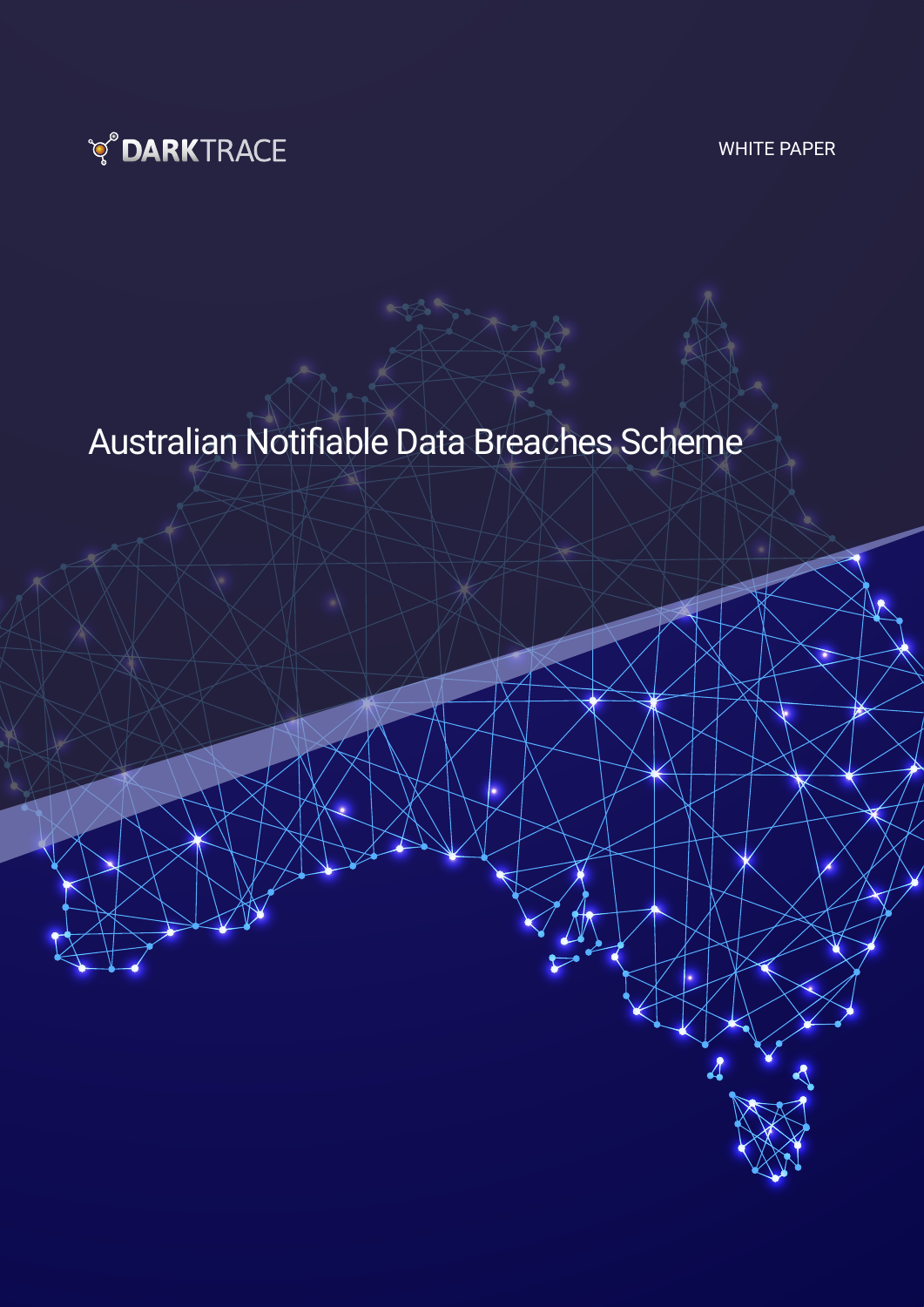## **Overview**

With the entry into force of the Privacy Amendment (Notifiable Data Breaches) Act 2017, the Australian legislature is introducing the Notifiable Data Breaches (NDB) scheme. Effective from 22 February 2018, this legislative framework introduces rigorous and mandatory data breach notification provisions for all entities regulated by the Privacy Act 1988.

Under the NDB scheme, organisations will be obliged to notify individuals whose personal information has been subject to a data breach that is "likely to result in serious harm", and must provide recommendations to said affected parties on how to mitigate the impact of the breach. Concurrently, in the event of an "eligible data breach", the targeted organisation is also required to inform the Office of the Australian Information Commissioner (OAIC) of the incident.

The Privacy Act 1988 defines a "data breach" as unauthorised access to, or unauthorised disclosure of personal information, or a loss of personal information which is likely to result in unauthorised access to or unauthorised disclosure of that personal information. For the purposes of the NDB scheme, an "eligible data breach" refers to a security incident where the data lost is "likely to result in serious harm to any of the individuals to whom the information relates".

The NDB scheme will apply to agencies and organisations subject to the Privacy Act 1988. This includes Australian Government agencies, businesses and not-for-profit organisations with an annual turnover of A\$3 million or more, credit reporting bodies, health service providers, entities dealing in personal information and tax file number (TFN) recipients. Civil penalties of up to 2,000 penalty units (and up to five times that amount for body corporates) for serious or repeated breaches can be sought and any regulatory action taken will be publicised by the OAIC. Penalties for non-compliance are also significant.

## Challenges

In the event of a suspected data breach, organisations are required to conduct an assessment within 30 days to determine whether the infiltration is likely to result in serious harm, and requires notification. If an eligible breach is confirmed, entities must notify individuals and the OAIC as soon as possible. Establishing the eligibility of a breach will represent a significant challenge for organisations that rely on traditional security tools.

As networks explode in digital complexity and span not just the physical, on-premise network, but also cloud and virtualised environments, non-traditional IT (IoT), and the supply chain, stealthy and sophisticated attacks can blend into the noise of the network and remain unseen for many months and years. This lack of visibility points to a clear inadequacy in organisations' ability to visualise what data has left their systems, or been compromised – and judge whether the loss of that data may cause serious harm. To comply with the NDB scheme, organisations need to gain a comprehensive and dynamic understanding of their digital estate.

Darktrace's Enterprise Immune System can detect emerging threats without the need for rules. With its machine learning in action, we can defend our network 24/7 and address unfolding threats before they cause harm.

Asfar Sadewa, Head of IT, Jackson McDonald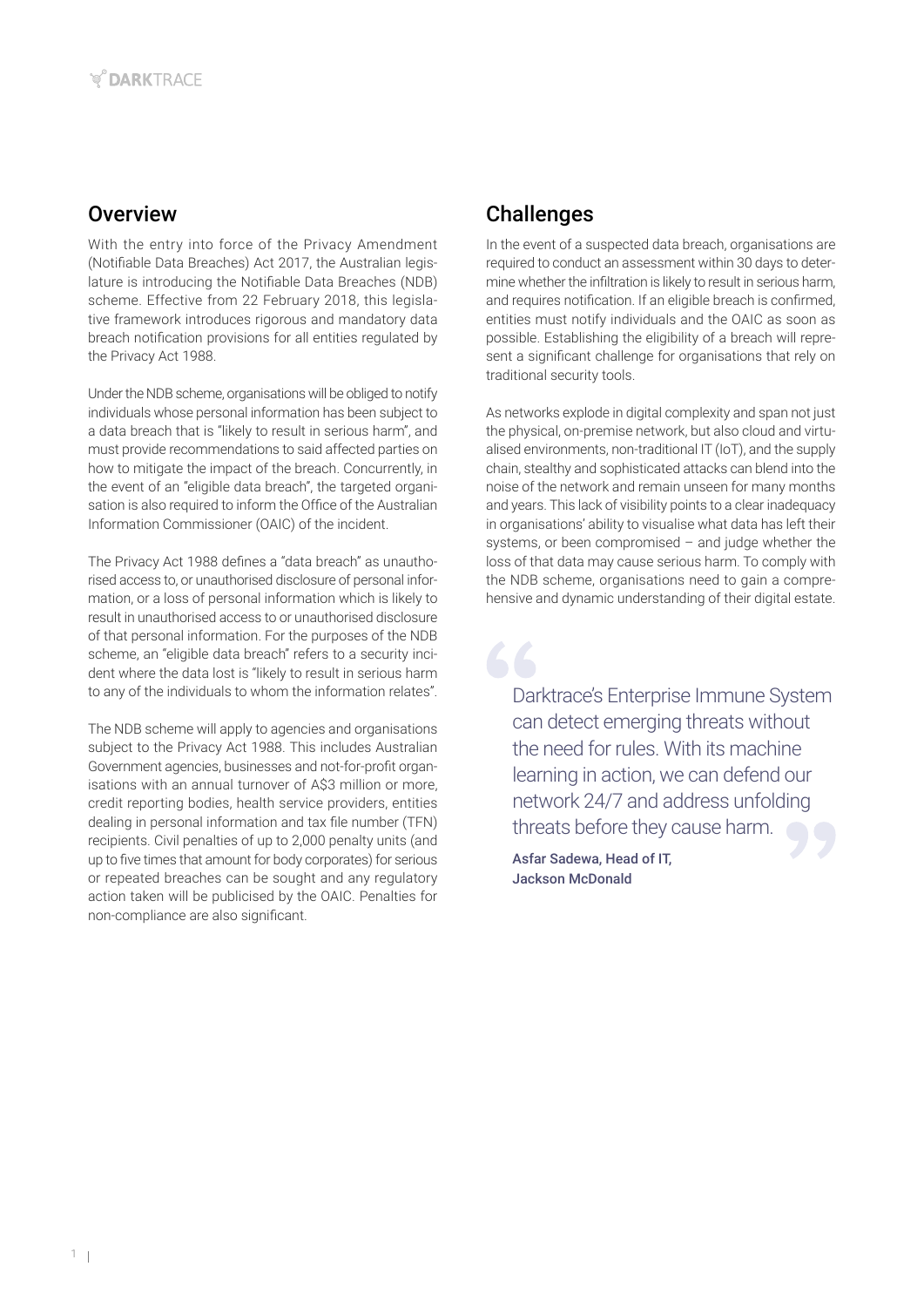### Darktrace and the NDB Scheme

The ability to detect the earliest signs of anomalous activity will be critical to ensure compliance with the NDB scheme.

Darktrace's core technology, the Enterprise Immune System, mimics the intelligence of the most powerful biological system, the human immune system, to catch and autonomously respond to emerging attacks, arming organisations with unprecedented network visibility.

Unlike traditional approaches which catalogue known examples of past compromise, Darktrace's AI does not require previous knowledge of threats in order to identify malicious activity. No rules or signatures are needed.

Instead, Darktrace leverages machine learning and AI algorithms to learn the 'pattern of life' of every user and device across the entire digital infrastructure. The technology then uses this evolving understanding of what is 'normal' to detect genuinely threatening anomalies, and takes autonomous action to stop or slow in-progress threats in their early stages, before they become data breaches. It can also understand if a threatening presence is already in operation on your network.

The Enterprise Immune System provides the real-time visibility required to make intelligent decisions in live situations, while enabling in-depth investigations into historical activity. Darktrace's unique user interface, the Threat Visualizer, not only provides a high-level graphical overview of anomalous network activity, but allows security personnel to dive deep into the granular details of particular events, such as specific device connections, or the volume of data transfers outside the organisation. The Threat Visualizer enables organisations to quickly determine if there is a data breach and conduct a thorough assessment.

Darktrace is ideally suited to detecting cyber-attacks in their earliest stages, before they escalate and cause harm. By identifying unexpected anomalies, security personnel are able to investigate compromises and insider risks as they emerge and throughout the stages of an attack's lifecycle.

- o Catches the threats others miss
- Does not rely on any assumptions of what 'bad' looks like
- Learns on the job, analysing live data in complex networks
- Autonomously responds to stop and neutralise in-progress attacks
- Arms security teams with powerful alerts and equips them with investigation tools to conduct an assessment of the chain of events leading up to the data breach.

Before Darktrace, we lacked the power to detect if an authorised network-user had gone rogue, or if a novel threat had bypassed our legacy security systems. Armed with the Enterprise Immune System, our security team can now proactively defend against nascent threats in real time.

Graham Cray, Information Services Manager, Lockyer Valley Regional Council

Disclaimer: This white paper is for informational purposes only and not for the purpose of providing legal advice. You should contact your attorney to obtain advice with respect to any particular issue or problem.



Darktrace has successfully been certified with ISO 27001:2013. This internationally-recognized, third-party validation demonstrates how seriously Darktrace takes its internal security and validates the information security management system that it has in place.